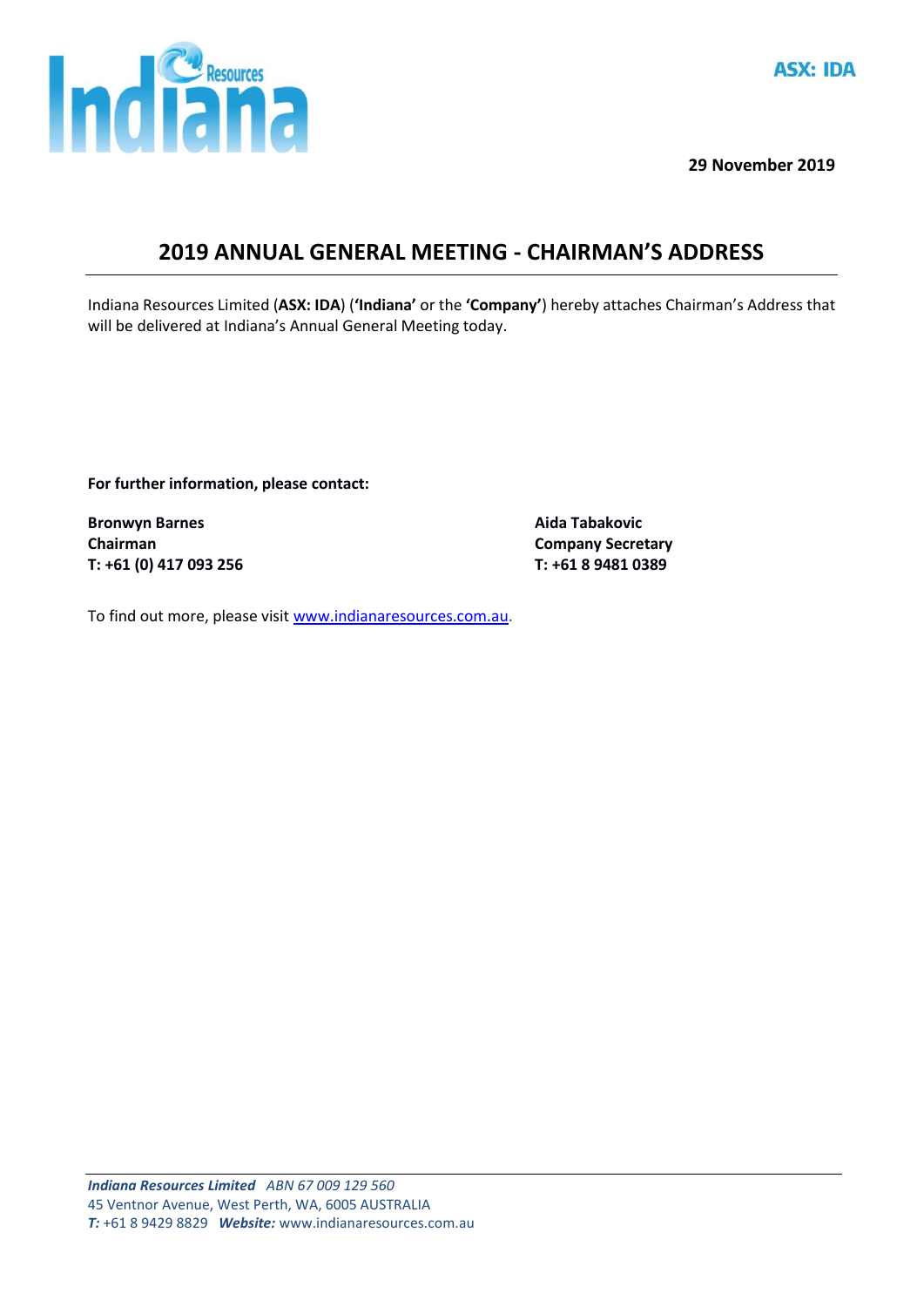*Welcome Ladies and Gentlemen to the 2019 Annual General Meeting for Indiana Resources Ltd.*

*The last 12 months has once again been a busy year for Indiana as we continued to build our portfolio of gold assets in West Mali.* 

*Following the acquisition of a controlling interest in the Koussikoto Ouest and Kenieko Nord tenements in 2018, we have continued to grow the footprint adding additional ground through joint venture and farm in agreements executed for the Kossanto and Saboussire licences, forming a contiguous ground package of more than 360km2.*

*These transactions have underlined our commitment to Mali where there is an established history of large scale gold discoveries. In September of this year we appointed Simon Coxhell as the GM of Exploration for our Mali projects and the board has been truly enthused with his hands-on approach and genuine interest in advancing our exploration activities in the field. Simon comes from a highly experienced and credible background having recently been Managing Director of Echo Resources and has a good corporate background – making him ideal to lead additional acquisitions and apply a consistent approach to exploration activities in this strategic belt.* 

*The Company remains focused on progressing discussions with a number of licence holders in this belt to expand its Malian footprint. The opportunity to consolidate a strategic group of tenements and undertake a coordinated exploration across the Main Transcurrent Zone ("MTZ") is of great interest to the Company as the historic approach has been piecemeal, with limited advanced exploration work having been done consistently across the region. Whilst no definitive agreements have been reached, a number of Confidentiality Agreements have been signed and initial discussions are underway. We look forward to advising shareholders when successful negotiations are concluded.*

*During the year the Board took the lead in progressing discussions with the Tanzanian Government with regards to seeking to confirm an appropriate form of tenure for the Ntaka Hill Nickel Project*

*Representatives from the Board continued to meet with the Minister and senior officials from the Ministry of Minerals and in October, our local Tanzanian operating entity Nachingwea Nickel Ltd ("Nachingwea") lodged a Mining Exploration and Development Plan for the Ntaka Hill Nickel Project with the Ministry of Minerals.*

*This formal Submission to the Ministry of Minerals addressed regulatory, development and financing plans for the Ntaka Hill Project that would progress the Ntaka Hill Project to a decision to mine stage. These activities include additional drilling to infill the existing resource and upgrade the resource classification, commencement of a desktop feasibility study and initiation of environmental and social impact assessment studies.*

*This programme is a comprehensive body of work that can be started rapidly on confirmation of a suitable tenure arrangement with the Ministry of Minerals and would require the immediate support of additional employees in Tanzania and the engagement of Tanzanian contractors and consultants.*

*Given the current interest in high grade nickel sulphide projects close to production, the Company has significantly advanced discussions with its shareholders and other interested parties to support financing for advancing development activities for Ntaka Hill. Sulphide nickel is a key component of the lithium-ion technology underpinning the electric vehicle battery storage market and there has been a renewed focus on developing nickel sulphide assets that can meet this demand.*